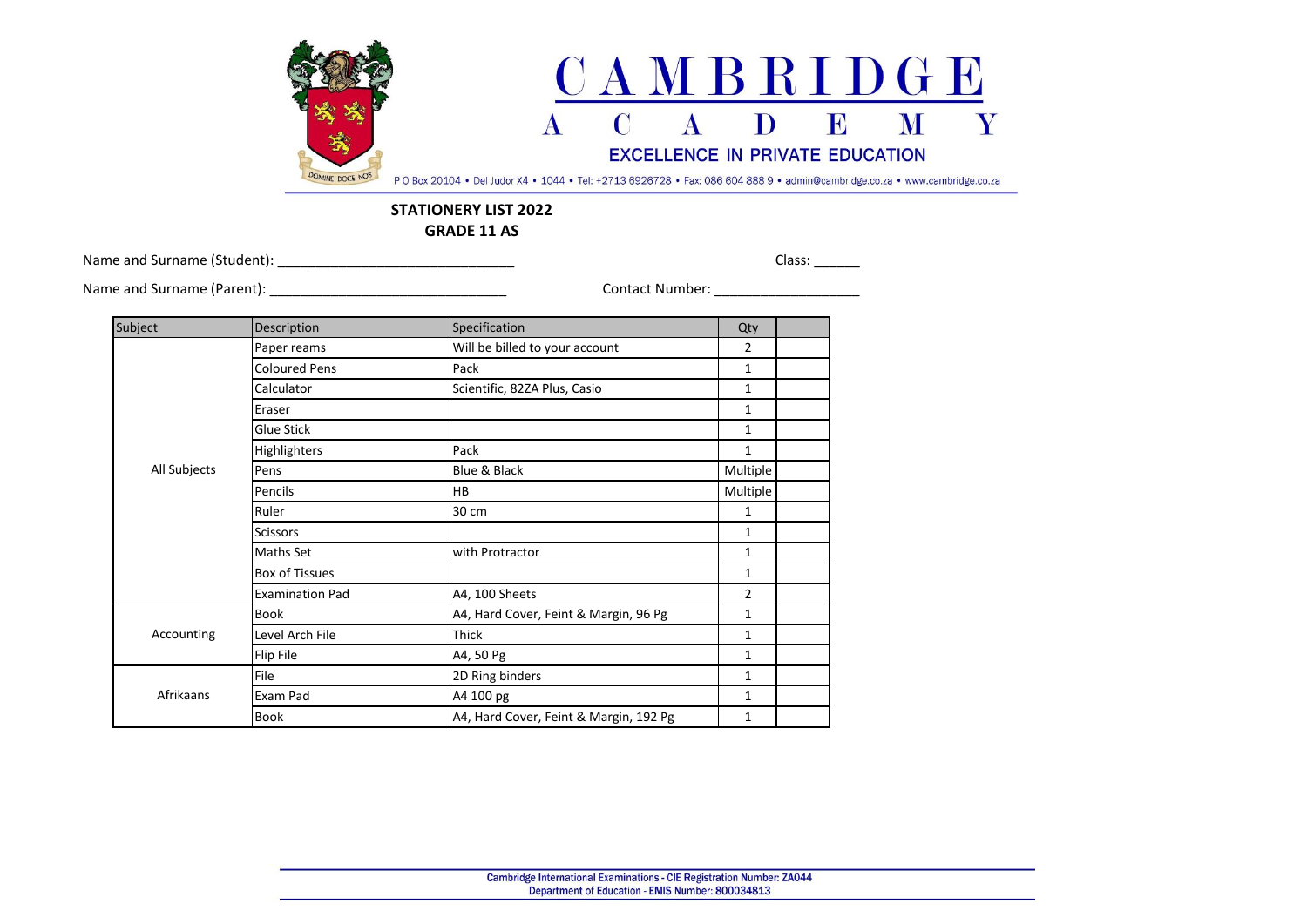

## **STATIONERY LIST 2022 (Continued) GRADE 11AS**

| Biology                 | <b>Book</b>                   | A4, Hard Cover, Feint & Margin, 200 Pg       | $\mathbf{1}$   |  |
|-------------------------|-------------------------------|----------------------------------------------|----------------|--|
|                         | Small hand towel              | Any old                                      | $\mathbf{1}$   |  |
|                         | Craft Knife                   |                                              | $\mathbf{1}$   |  |
|                         | <b>Examination Pad</b>        | A4, 100 Sheets                               | $\mathbf{1}$   |  |
|                         | Lab Coat                      | 32, 34, 36, 38 (Used GR 8-12)                | $\mathbf{1}$   |  |
|                         | Paper Towel                   | Kitchen Roll (2 pack)                        | $\mathbf{1}$   |  |
|                         | <b>Permanent Marker</b>       | <b>Blue or Black</b>                         | $\mathbf{1}$   |  |
|                         | Safety Glasses                | (Used GR 8-12)                               | $\mathbf{1}$   |  |
|                         | <b>Examination Pad</b>        | A4, 200 Pg                                   | $\mathbf{1}$   |  |
| <b>Business Studies</b> | <b>File Divider</b>           | Pack of 10, (rainbow colours)                | $\overline{2}$ |  |
|                         | File                          | A4, Lever Arch, Large (Grey, White or black) | $\mathbf{1}$   |  |
|                         | <b>Book</b>                   | A4, Hard Cover Exc, Feint & Margin, 192 Pg   | $\mathbf{1}$   |  |
|                         | <b>Examination Pad</b>        | A4, 100 Sheets                               | $\mathbf{1}$   |  |
|                         | Paper Towel                   | Roll                                         | $\mathbf{1}$   |  |
|                         | Safety Glasses                | (Used GR 8-12)                               | $\mathbf{1}$   |  |
| Chemistry / Physics     | Lab Coat                      | 32, 34, 36, 38 (Used GR 8-12)                | $\mathbf{1}$   |  |
|                         | Small kitchen scouting sponge | Any                                          | $\mathbf{1}$   |  |
|                         | Geometry set                  | Any                                          | $\mathbf{1}$   |  |
|                         | Yellow dishwashing gloves     | Any                                          | $\mathbf{1}$   |  |
|                         | 30 X 50 Hand towel            | Any                                          | $\mathbf{1}$   |  |
|                         | Permanent Marker black (Fine) |                                              | $\mathbf{1}$   |  |
| English                 | Lever Arch File               | A4                                           | $\mathbf{1}$   |  |
|                         | Exam Pad                      | A4, 100 pg                                   | $\mathbf{1}$   |  |
|                         | <b>File Divider</b>           | A4, pack of 10                               | $\mathbf{1}$   |  |
|                         |                               |                                              |                |  |